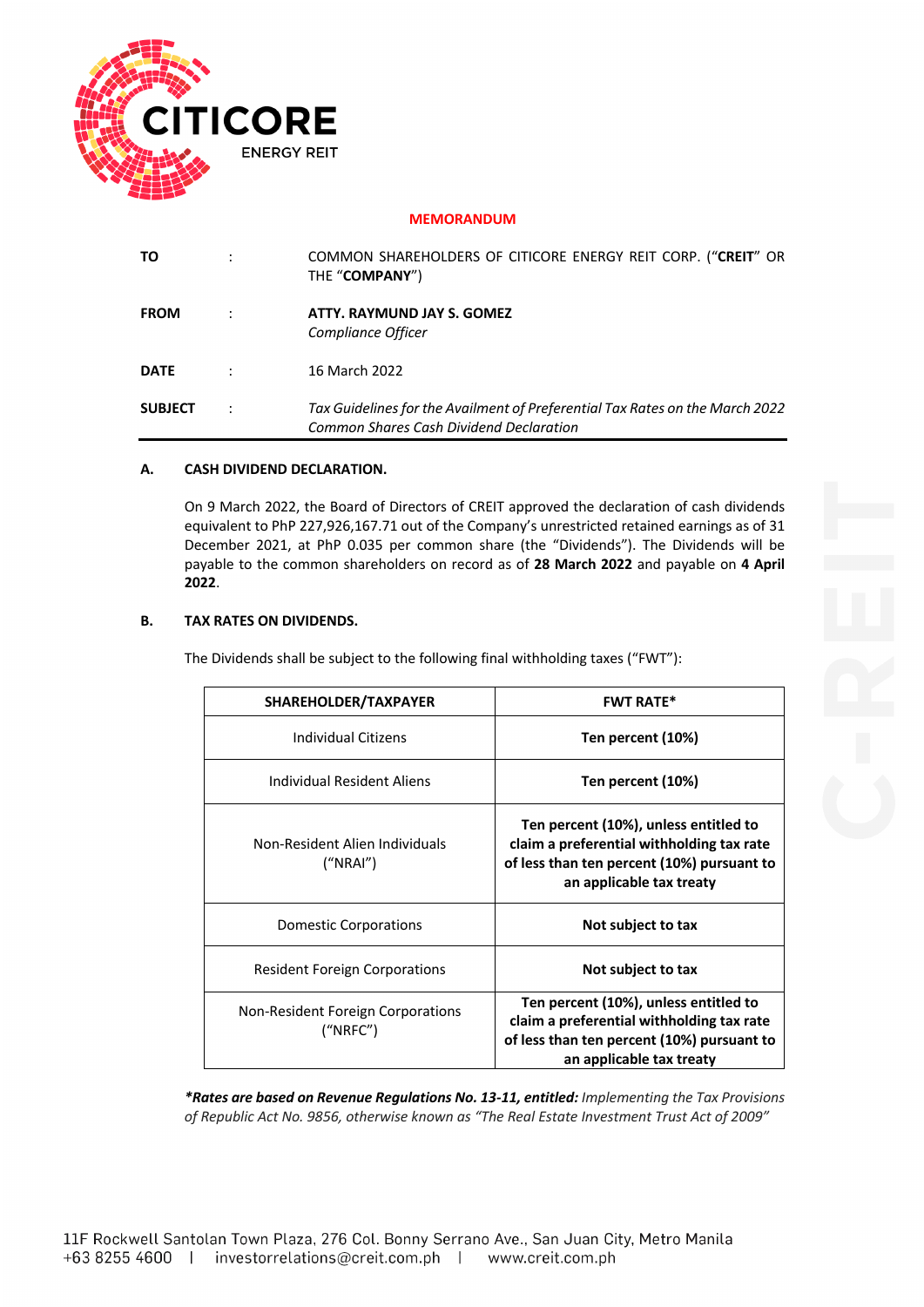

### **C. DOCUMENTARY REQUIREMENTS.**

In order to avail of preferential withholding tax rates or tax exemptions on dividend income, the respective shareholders are advised to submit the following documents:

- 1. For NRFC or NRAI shareholders entitled to preferential tax rates pursuant to a tax treaty between the Philippines and country of residence under the BIR Revenue Memorandum Order No 08-2017 ("RMO No. 08-2017"):
	- a. BIR Form 0901-D or Application Form for Treaty Purposes (hereinafter referred to as the "Application Form");
	- b. Tax Residency Certificate ("TRC") duly issued by the foreign tax authority;
	- c. Certificate of Entitlement of tax treaty relief issued by the BIR;
	- d. For NRFC, authenticated copy of Articles of Incorporation or equivalent document confirming its establishment or incorporation; and
	- e. Notarized or Consularized/Authenticated (if executed in a foreign country) Undertaking, substantially in the form attached as **Annex** "**A**", which contains, among others, the obligations of the shareholder to indemnify CREIT in case of deficiency assessment by the BIR.
- 2. For Individual Resident Aliens shareholders:
	- a. Copy of the shareholder's Alien Certificate of Registration I-Card;
	- b. Copy of shareholder's Philippine visa (working or resident, as applicable); *or*
	- c. Copy of the Bureau of Immigration List of Registered Aliens.
- 3. For Certificated Domestic Shareholders:
	- a. Corporations Certified true copy of the latest General Information Sheet; *and*
	- b. Individuals Government Issued ID with photo.
- 4. For Brokers and Custodians Holding Scripless Shares:
	- a. In the case of shareholders whose shares are lodged with the Philippine Depository and Trust Corporation ("PDTC"), their respective brokers or custodian banks shall submit to the Company a Notarized or Consularized/Authenticated Certification (if executed in a foreign country) in substantially the same form as **Annex** "**B**" hereof.
	- b. The Company reserves the right to request for further documents to verify the information stated in the said Certification.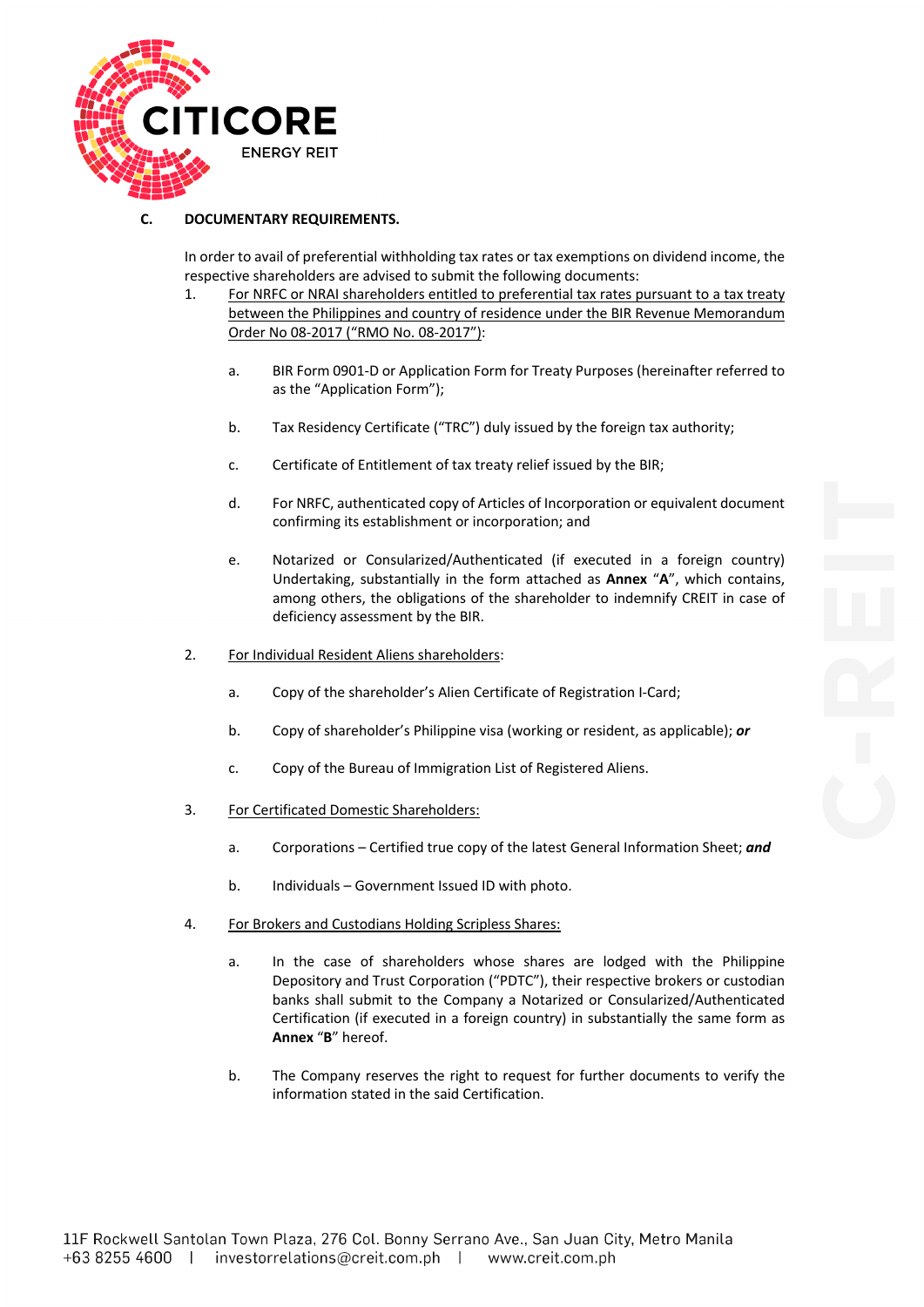

**D. SUBMISSION OF DOCUMENTARY REQUIREMENTS.**

Please submit the original copies of the above-stated documentary requirements on or before **28 March 2022** (the "**Submission Date**") to:

**PROFESSIONAL STOCK TRANSFER SERVICE, INC. ("PSTI")**

10th Floor Telecom Plaza 316 Sen. Gil Puyat Avenue, 1209 Makati City

Contact Persons: **Ms. Jeneline P. Serafica** – jenny.serafica@professionalstocktransfer.com  **Ms. Edelyn Jimeno** – edelyn.jimeno@professionalstocktransfer.com

The Company will also accept duly signed and notarized scanned copies of the above-stated documentary requirements, submitted through electronic mail to the above PSTI's contact persons, provided that the original duly signed and notarized printed copies of the above-stated documentary requirements shall be submitted to PSTI on or before the Submission Date.

Failure to submit the aforementioned documentary requirements on or before the Submission Date will result in the automatic application of the regular tax rates on the Dividends as provided in Section B above.

#### **E. CLARIFICATIONS.**

All questions or clarifications with respect to this Memorandum should be coursed through:

#### **CITICORE ENERGY REIT CORP.**

11<sup>th</sup> Floor, Santolan Town Plaza 276 Col. Bonny Serrano Avenue San Juan, Metro Manila

Telephone No.: (632) 8255-4600

**ATTY. JAIME P. DEL ROSARIO** – jdelrosario@crec.com.ph *Corporate Secretary*

**ATTY. JAMES A. JUMALON** – jjumalon@crec.com.ph *Assistant Corporate Secretary*

**F. SIGNATURE.**

 $\blacksquare$ 

**ATTY. RAYMUND JAY S. GOMEZ** *Compliance Officer*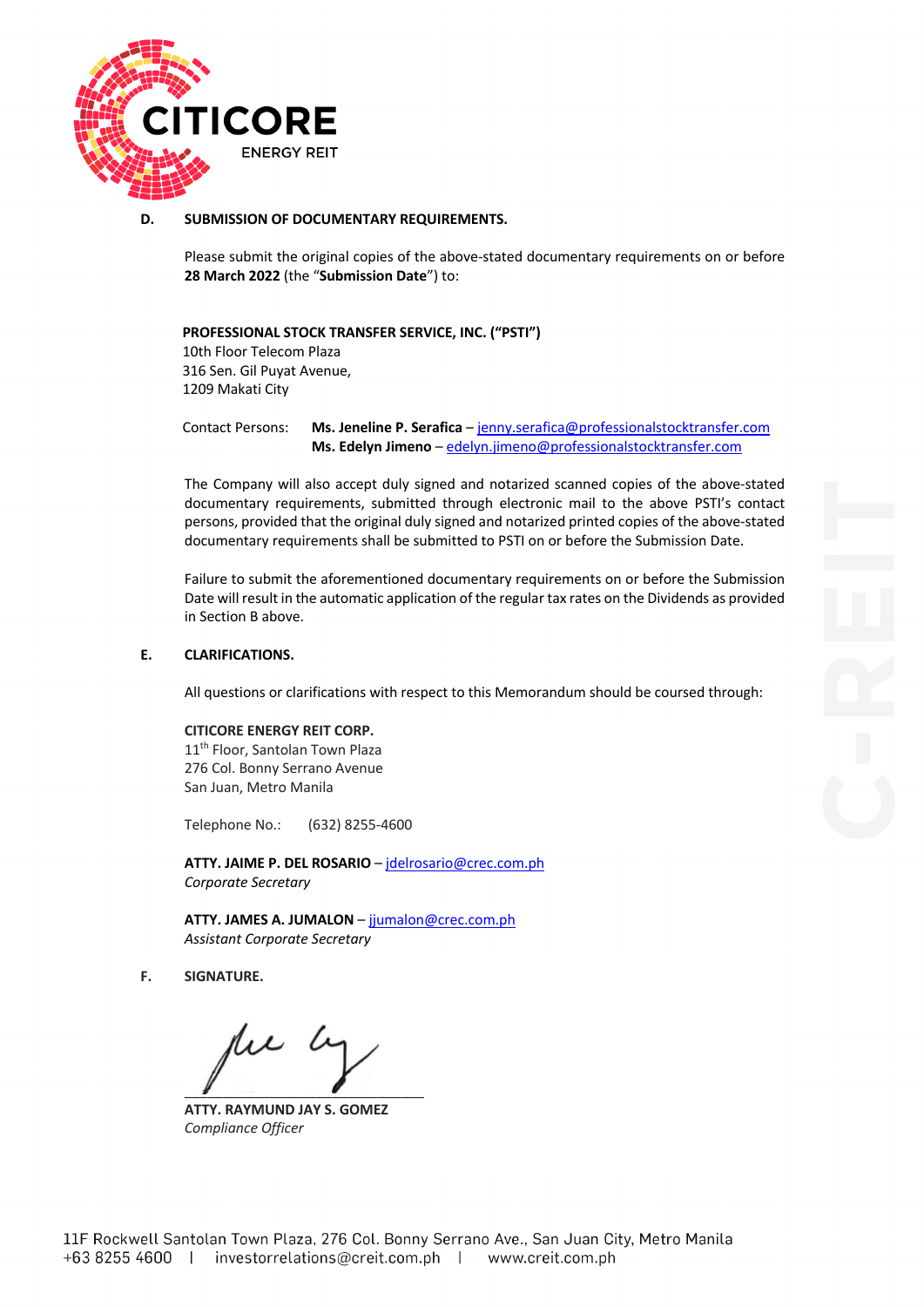

**ANNEX "A" UNDERTAKING**

[Shareholder/Beneficial Owner], with address at [\_\_\_\_\_\_\_\_\_\_\_], [represented herein by the undersigned Name and Designation], (the "Shareholder"), after having been sworn in accordance with law hereby declares that:

- 1. The Shareholder is the [registered and/or beneficial owner] in fee simple of [number of shares] of Citicore Energy REIT Corp. ("CREIT") common shares (the "Shares").
- 2. The Shareholder is entitled to receive cash dividend declared last 9 March 2022 in the amount of PhP 0.035 per Share.
- 3. The Shareholder represents and warrants to CREIT that it is [entitled to a preferential tax rate of ten percent (10%) pursuant to Section 14 of the Real Estate Investment Trust Act of 2009 ("REIT Law") and Section 13 of the Bureau of Internal Revenue ("BIR") Revenue Regulations No. 13-11; *or* tax exempt pursuant to Section [\_\_\_\_\_\_\_\_] of the National Internal Revenue Code of the Philippines ("NIRC"); *or* entitled to a tax treaty relief in accordance with ] as evidenced by the attached supporting documents, in compliance with the Memorandum of CREIT on the "*Tax Guidelines for the Availment of Preferential Tax Rates on the March 2022 Common Shares Cash Dividend Declaration*" dated 16 March 2022.
- 4. The Shareholder undertakes and warrants that it shall promptly advise CREIT of any change in its circumstance that may or would result in the dividend income of the Shares being ineligible to the [preferential tax rate; *or* tax exemption; *or* tax treaty relief] stated in paragraph 3 above.
- 5. The Shareholder hereby authorizes CREIT to rely solely on the foregoing representations in all of the Shareholder's holdings, transactions, and dealings in respect of the Shares.
- 6. The Shareholder hereby holds CREIT free and harmless from, and undertakes to indemnify CREIT against, any and all obligations (including any tax obligation), actions, charges, claims, costs and other expenses that CREIT may incur or be subjected to on account of its reliance on the foregoing representations and warranties. The Shareholder assumes all risks and liabilities arising out of its representations herein.
- 7. In the event that the BIR shall issue any demand letter or assessment notice against CREIT following a lawful and timely audit despite presentation/submission of documentary proof on the Shareholder's [preferential tax rate; *or* tax-exempt status], the Shareholder shall immediately pay such assessment or may enter into compromise agreement with BIR without recourse to CREIT. The Shareholder shall submit to CREIT proof of payment of the tax assessment duly stamped received by the BIR and such other proof of settlement of the tax assessment and/or tax audit termination without necessity of any demand.
- 8. Should the Shareholder violate any of the provisions of this Undertaking, or if any of the Shareholder's representations and warranties prove to be untrue, CREIT is hereby authorized to withhold the tax deemed by it to be applicable on the Shareholder's income arising from its ownership of the Shares, without liability either to the Shareholder or any person other than the Shareholder claiming title to the Shares.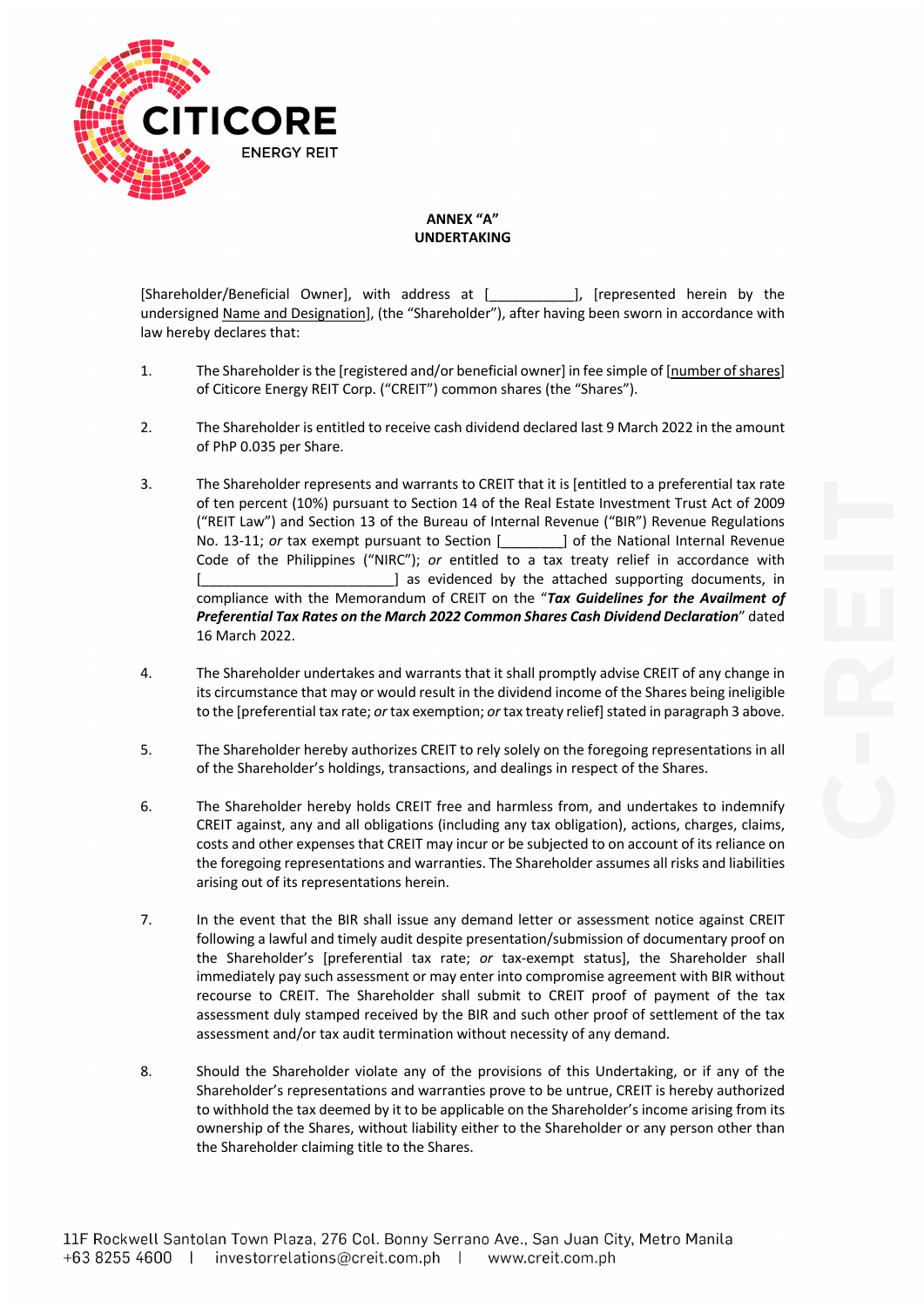

 $\overline{\phantom{a}}$  , where  $\overline{\phantom{a}}$  , where  $\overline{\phantom{a}}$  , where  $\overline{\phantom{a}}$  ,  $\overline{\phantom{a}}$ 

9. The Shareholder hereby further represents and warrants that all necessary consents, permits and approvals for the execution of this Undertaking have been secured and are in full force and effect.

**IN WITNESS WHEREOF**, this Undertaking has been signed this \_\_\_\_\_\_\_\_\_\_\_\_\_\_\_\_\_\_\_ in

[Name and signature of the Shareholder or Authorized Representative]

[NOTARIAL/AUTHENTICATION PORTION]

 $\_$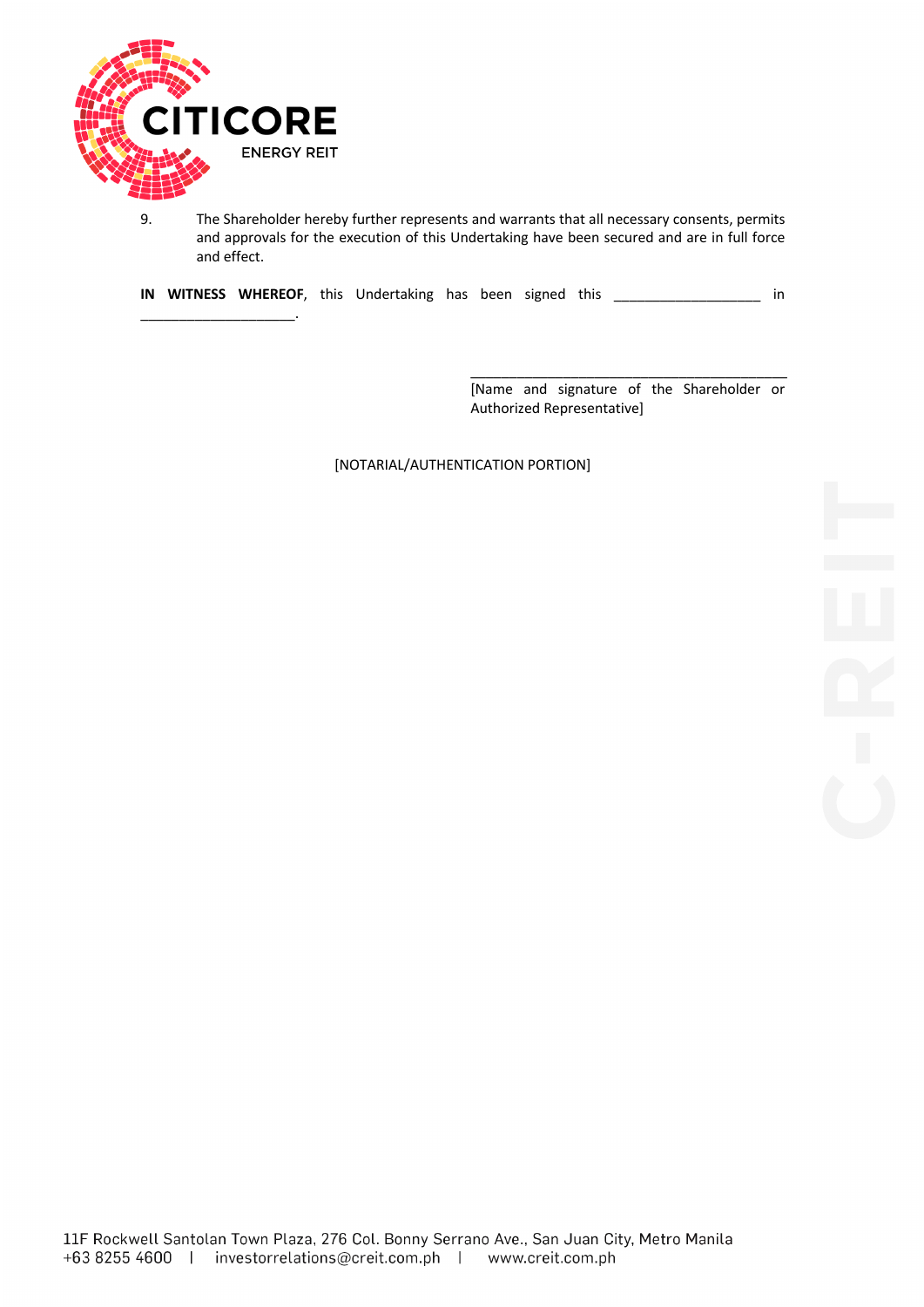

# **ANNEX "B" CERTIFICATION**

| I, [Name], of legal age, [Nationality], with office address at [ |                            | ], being the [ <i>Position</i> ] of [NAME OF BROKER OR CUSTODIAN BANK], an entity |
|------------------------------------------------------------------|----------------------------|-----------------------------------------------------------------------------------|
| duly organized and existing under the laws of [                  | . with office address at [ | l, under oath, do hereby certify that:                                            |

1. Below isthe list of beneficial owners ("BO(s)") of [number of shares] common shares in Citicore Energy REIT Corp. ("CREIT") held by [NAME OF BROKER OR CUSTODIAN BANK] as of 28 March 2022, the record date for the cash dividend declaration of CREIT on 9 March 2022, and that we have applied the proper withholding tax rates on the BOs based on the files we have on record and the documents that the said BOs have submitted in accordance with the Memorandum of CREIT on the "*Tax Guidelines for the Availment of Preferential Tax Rates on the March 2022 Common Shares Cash Dividend Declaration*" dated 16 March 2022.

| <b>Complete Name of BO</b><br>(Corporation/Individual) | <b>Tax Identification</b><br><b>Number</b> | <b>Nationality and</b><br>Residence | No. of<br><b>Shares</b> | <b>Gross</b><br><b>Dividends</b> | <b>FWT</b><br>Rate | Amount<br>of FWT | <b>Net</b><br><b>Dividends</b> |
|--------------------------------------------------------|--------------------------------------------|-------------------------------------|-------------------------|----------------------------------|--------------------|------------------|--------------------------------|
|                                                        |                                            |                                     |                         |                                  |                    |                  |                                |
|                                                        |                                            |                                     |                         |                                  |                    |                  |                                |
|                                                        |                                            |                                     |                         |                                  |                    |                  |                                |
|                                                        |                                            |                                     |                         |                                  |                    |                  |                                |
|                                                        |                                            |                                     |                         |                                  |                    |                  |                                |
|                                                        |                                            |                                     |                         |                                  |                    |                  |                                |
|                                                        |                                            |                                     |                         |                                  |                    |                  |                                |
|                                                        |                                            |                                     |                         |                                  |                    |                  |                                |

2. [NAME OF BROKER OR CUSTODIAN BANK] hereby undertakes to indemnify and hold harmless CREIT, its affiliates and respective directors, officers, agents, and employees against any and all obligations, actions, charges, losses, claims, costs and other expenses that it may incur or be subjected to on account of its reliance on the foregoing representation, including, without limitation, deficiency taxes, penalties and interest relating to or arising out of this Certification.